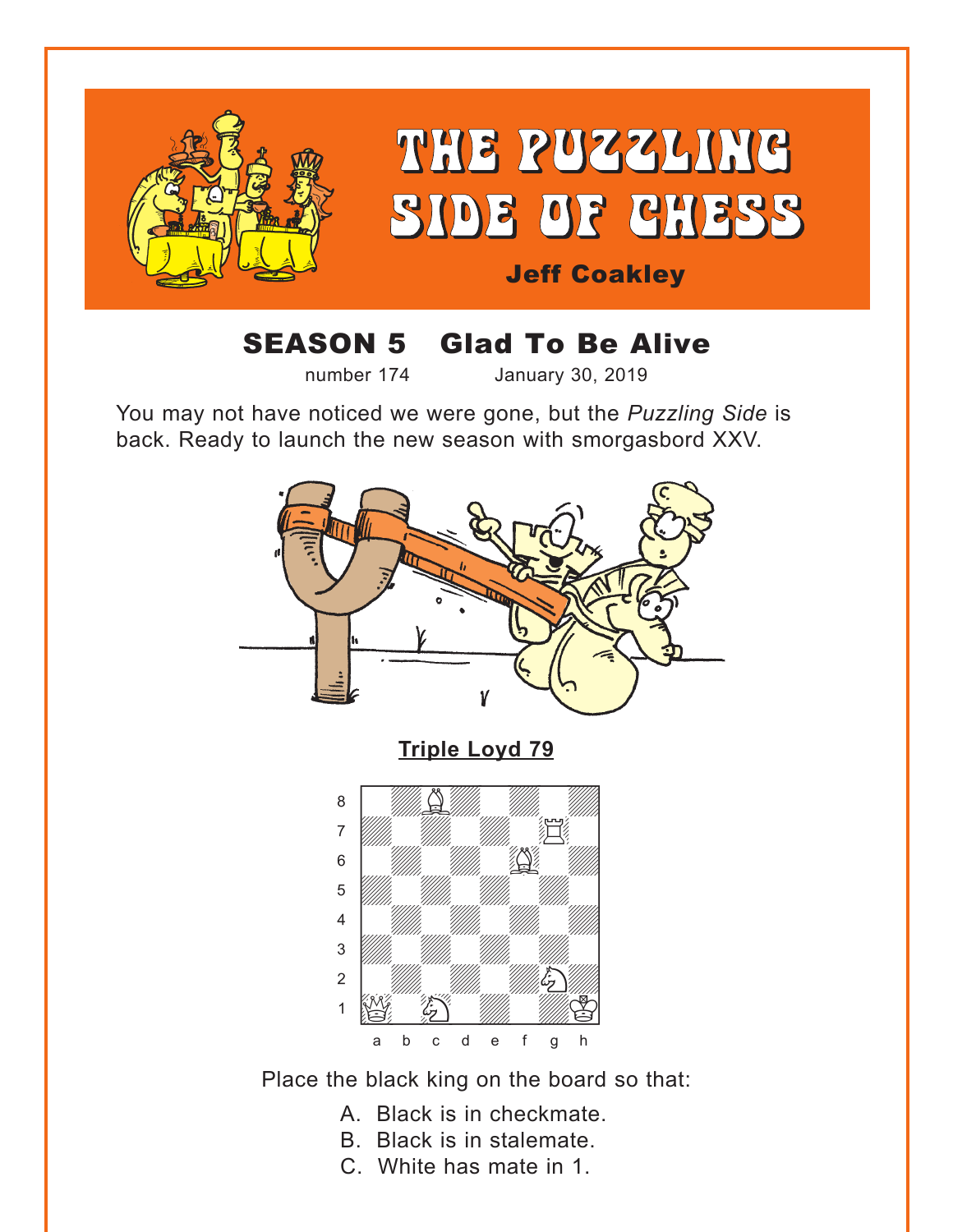<span id="page-1-0"></span>*Season 5 schedule.* Columns will be posted once per month during 2019, at least until my next book is completed. Slow poke at work.



**[Inverted Loyd 55](#page-8-0)**

Place two white pawns on the board so that White has mate in 1.

**[Inverted Loyd 56](#page-8-0)**

where  $\frac{m}{2}$  we have  $\frac{m}{2}$ a ya *mai wa* wakazi wa 1972, wakazi wa 1972, wakazi wa 1972, wakazi wa 1972, wakazi wa 1972, wakazi wa 1972, wa  $\overline{a}$  and  $\overline{a}$  and  $\overline{a}$  and  $\overline{a}$  $\begin{bmatrix} 6 & 2 \end{bmatrix}$ **b** William William William Company and the Company of the Company of the Company of the Company of the Company of the Company of the Company of the Company of the Company of the Company of the Company of the Company of th  $\begin{bmatrix} 4 & 1 \end{bmatrix}$   $\begin{bmatrix} 6 & 1 \end{bmatrix}$  $\frac{1}{\sqrt{2}}$ 2 | *William William William William 1* 1 *Údwarf William William William William William William William William William William William William William W* a b c d e f g h



 $\mathcal{L}$ 

 $\mathbb{\hat{R}}$ 

Place three white pawns on the board so that White has mate in 1.

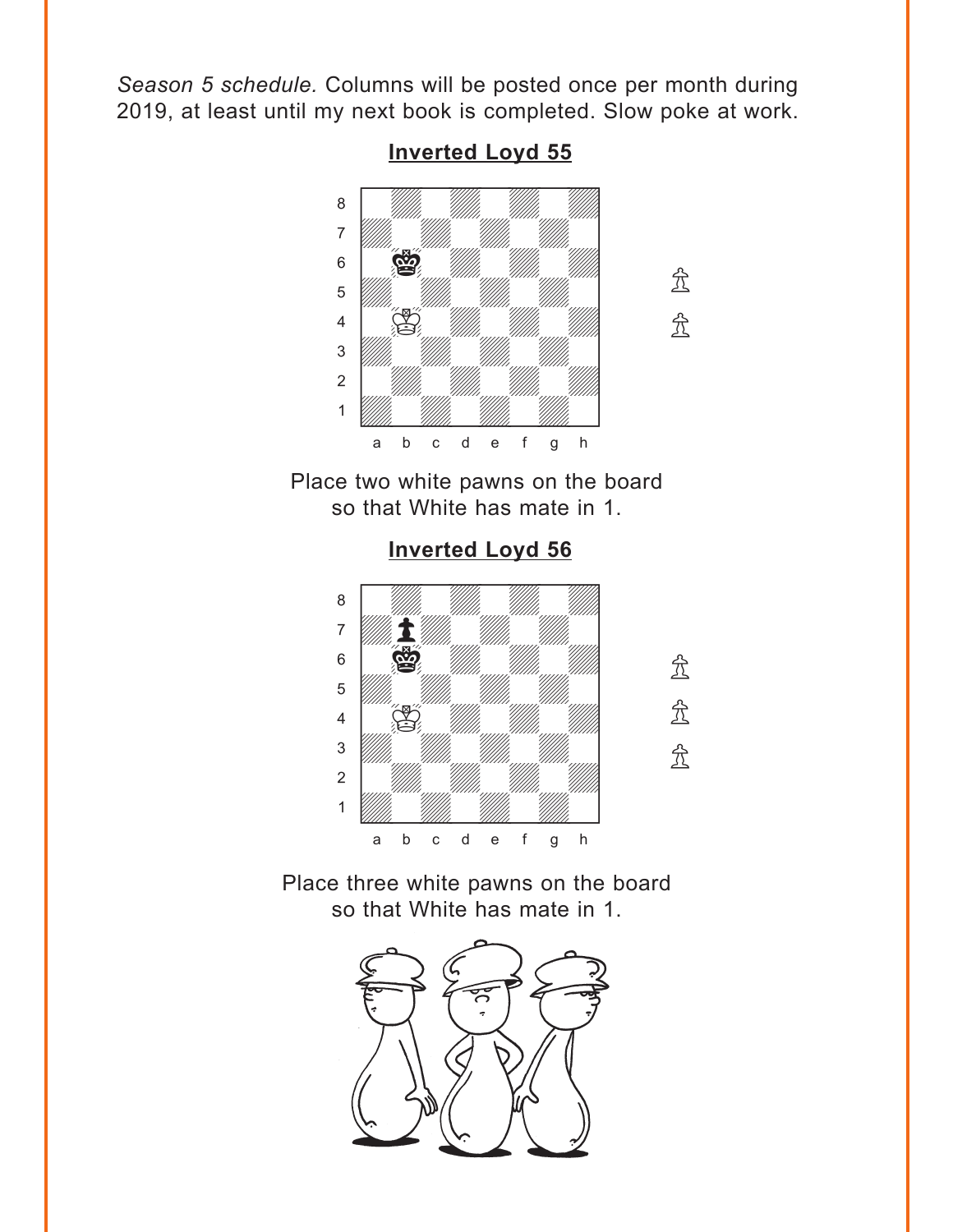<span id="page-2-0"></span>For more problems like those presented here, see the index of past columns in the Puzzling Side archives.



Longer Proof Game 68 (5.0 moves)

This position was reached in a game after each player made exactly five moves. What were the moves?



"Here goes nothing!"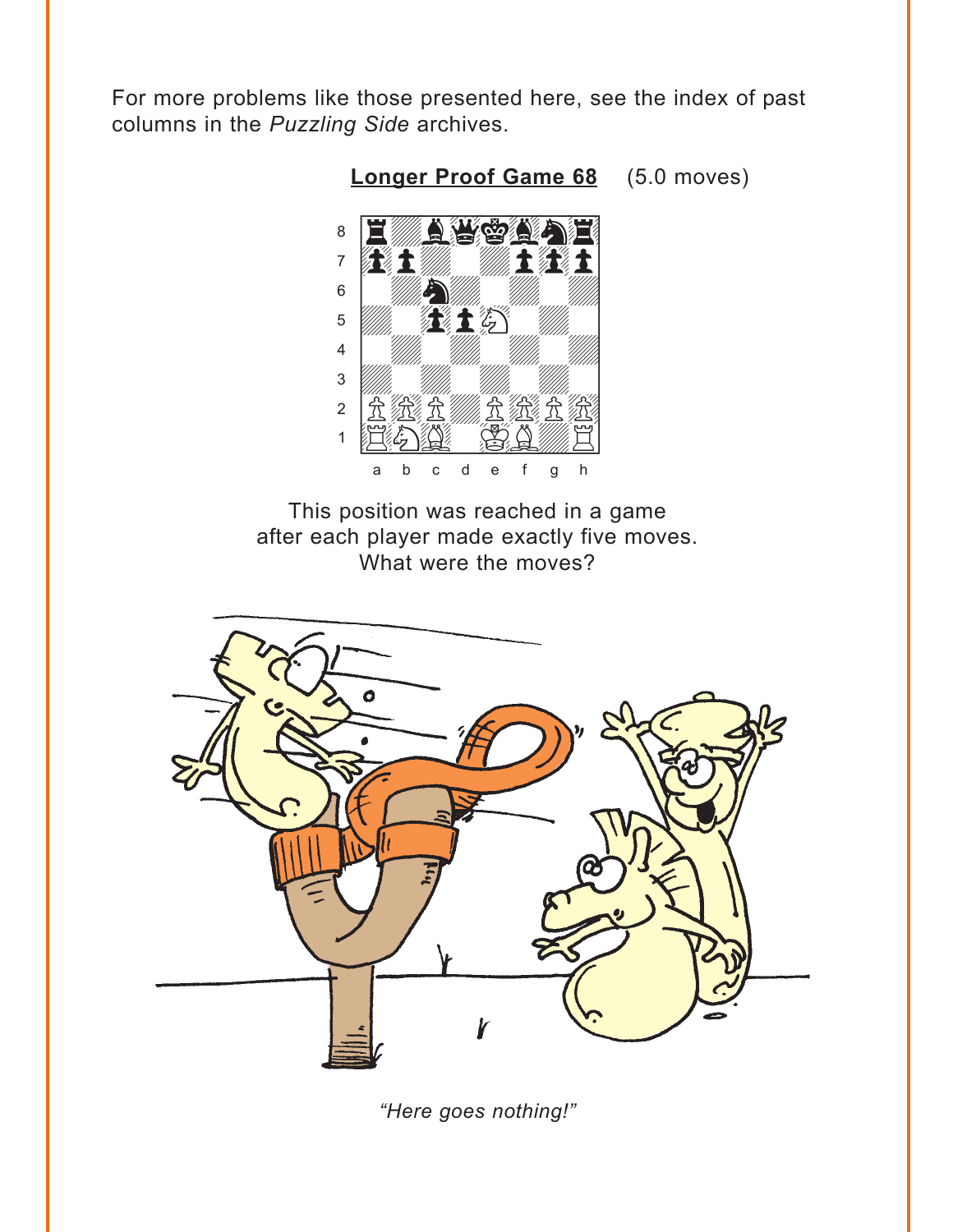# **Cyclotron 64**

<span id="page-3-0"></span>

Cycle three pieces so that Black is in checkmate.

Switch the position of three pieces so that Black is in checkmate. No actual chess moves are made. The pieces simply swap squares. The pieces trade places in a "cycle". Piece A goes to square B, piece B goes to square C, and piece C goes to square A.

Any three pieces can trade places. Colours do not matter. The cycled pieces can be all white, all black, or a mix of both.

The position after the cycle must be legal.



Where no man has gone before.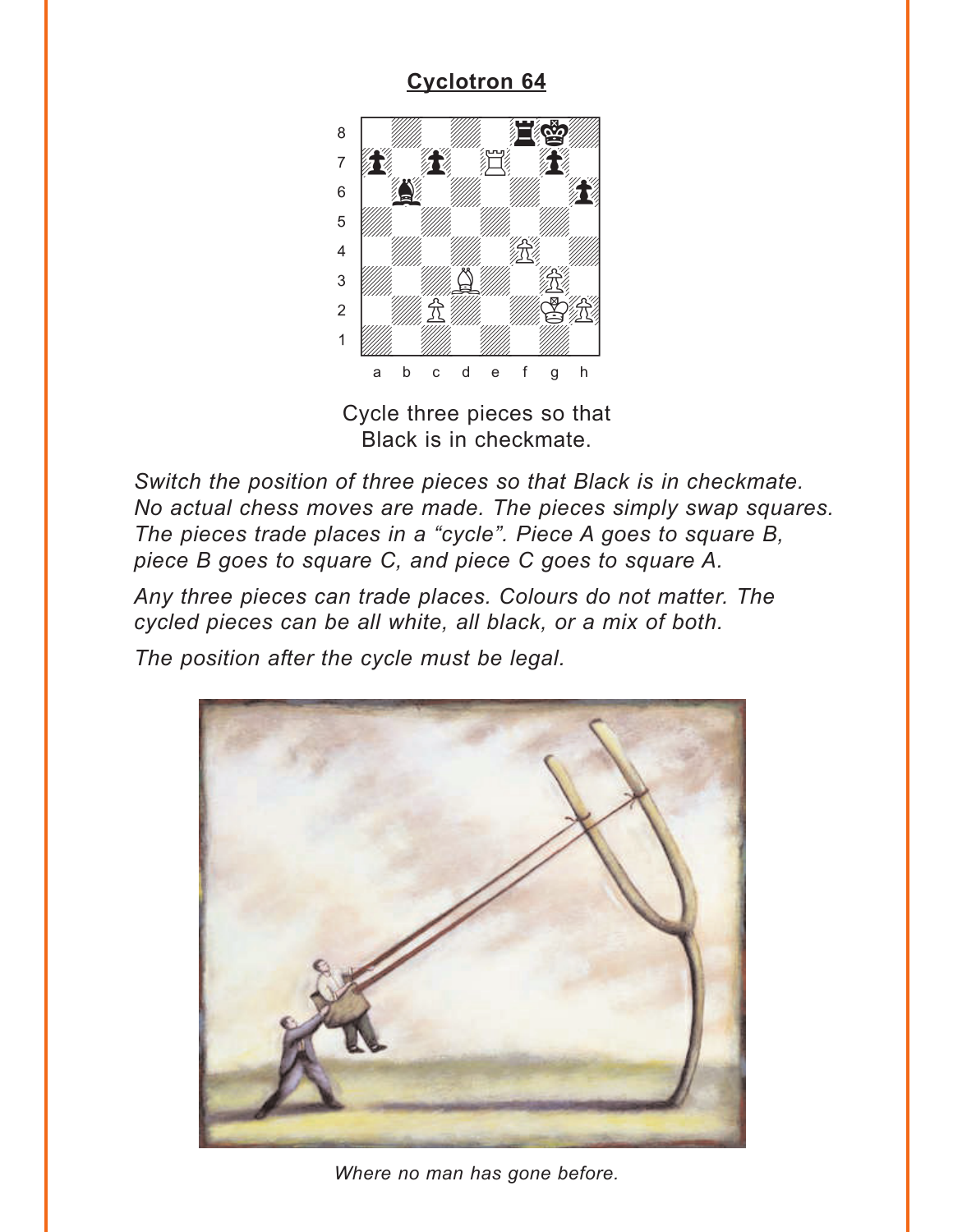## Who's the Goof? 36

<span id="page-4-0"></span>

Why is this position illegal?

"Legal" means reachable in an actual game. Don't worry about the strategic absurdity.

[February 2019. This is a corrected version of the problem posted last month. Thanks to Mario Richter for pointing out that the position was actually legal!]



**Home Security**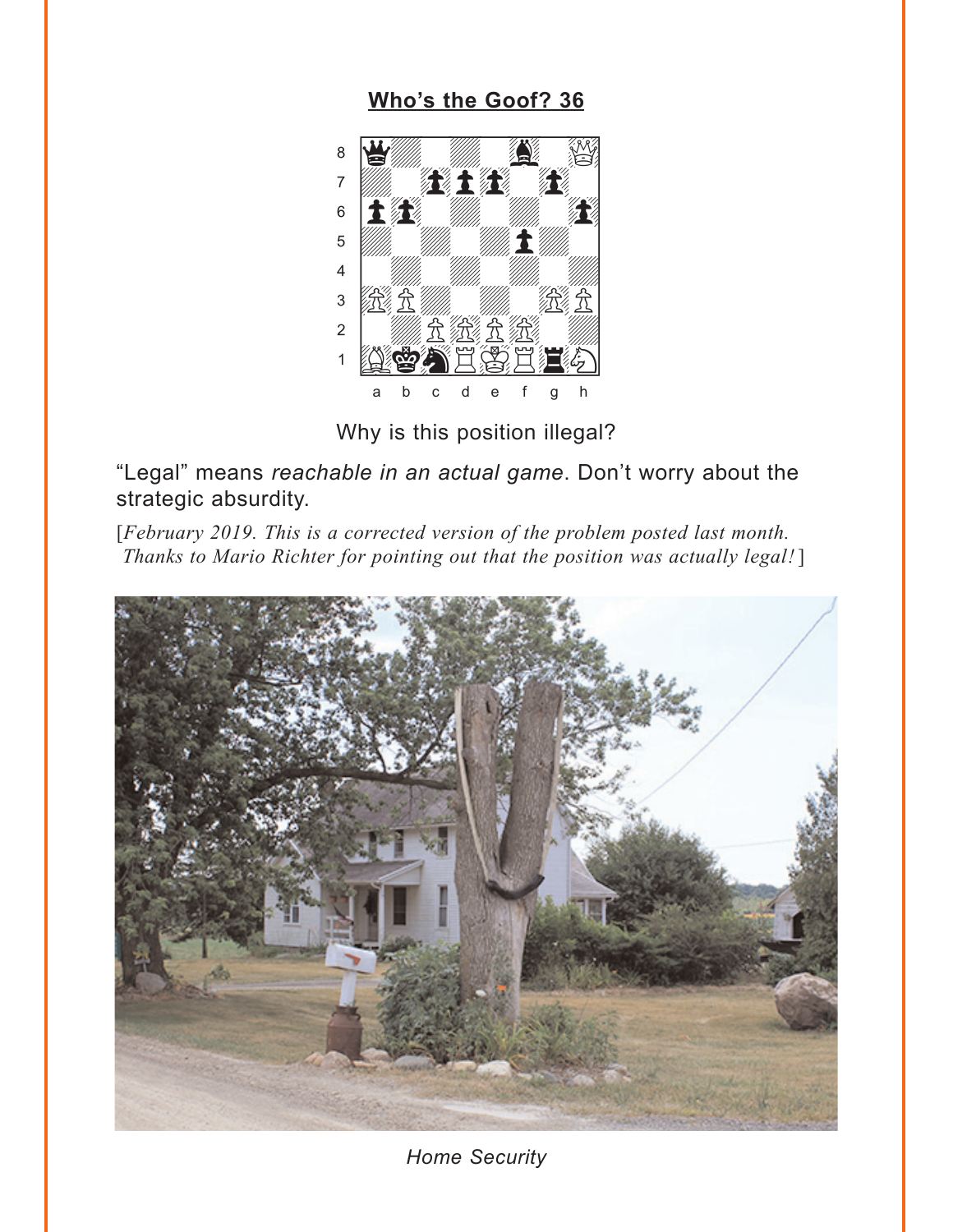<span id="page-5-0"></span>The black king commands a full army in the next puzzle. The white monarch has a mere two pawns, and a free hand to roam the board.



### **Multi-Wham 45**

series-mate in 62 White plays sixty-two moves in a row to mate Black.

Only the last move may give check. Captures are allowed. White may not place their own king in check. Black does not get a turn.



Be careful where you sit.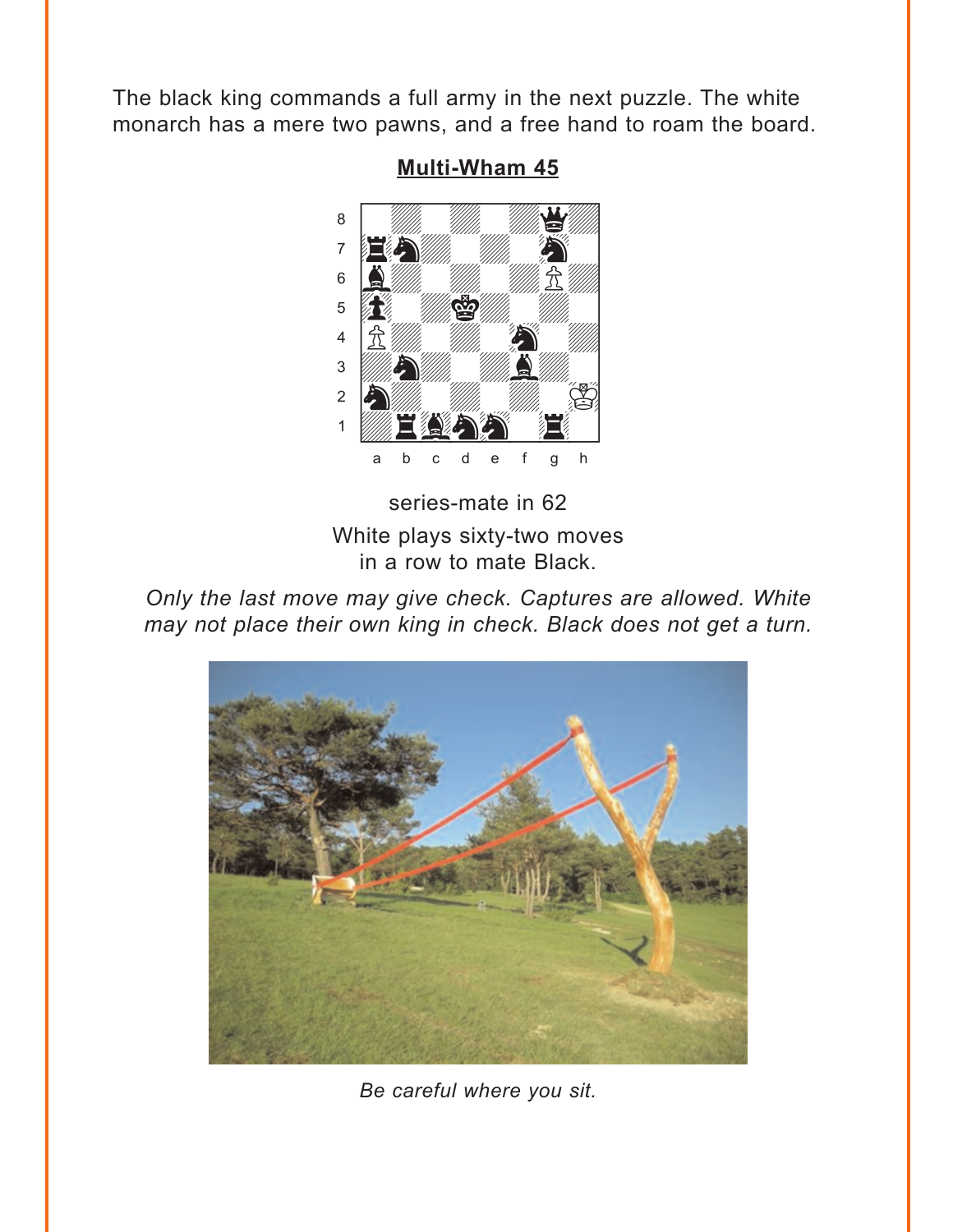<span id="page-6-0"></span>The final problem is called "March Charms". It may be the dead of winter, but the promise of spring is alive and well.



**[Rebus 22](#page-14-0)**

Each letter represents a different type of piece. Uppercase is one colour, lowercase is the other. Determine the position and the last move.



*Perfect 5 Point Landing*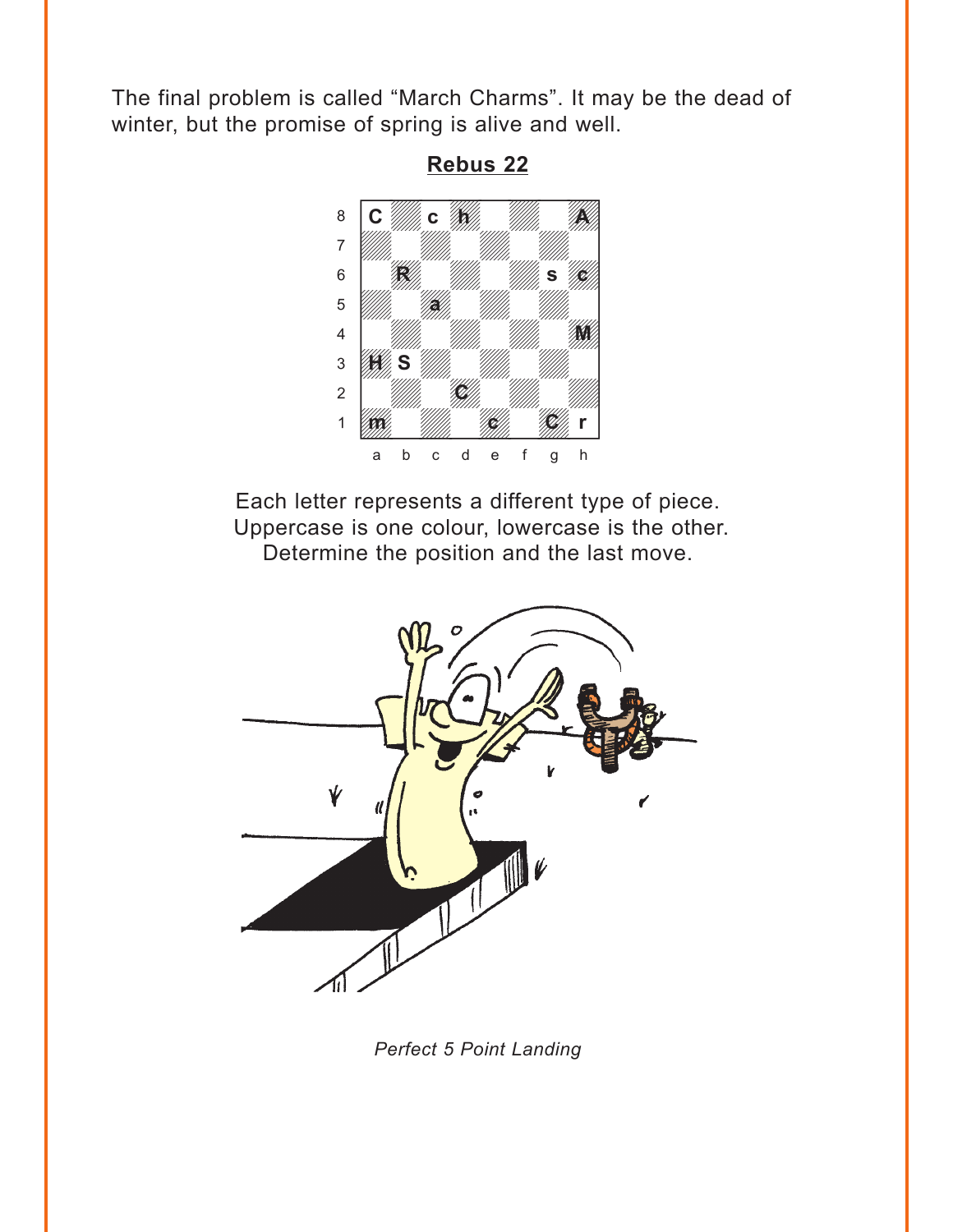# <span id="page-7-0"></span>**SOLUTIONS**

All problems by J. Coakley. *Puzzling Side of Chess* (2019). Rebus 22 is a joint composition with Andrey Frolkin.

**PDF hyperlinks.** You can advance to the solution of any puzzle by clicking on the underlined title above the diagram. To return to the puzzle, click on the title above the solution diagram.

*Archives***.** Past columns are available in the *Puzzling Side* archives.



## **[Triple Loyd 79](#page-0-0)**

(*In part A, Ka2# would be an impossible double check.*)

Corner to corner mate.

C. Ke4 (Qa8#)

 $B.$  Kh $8 =$ 



*"I thought there were only four seasons."*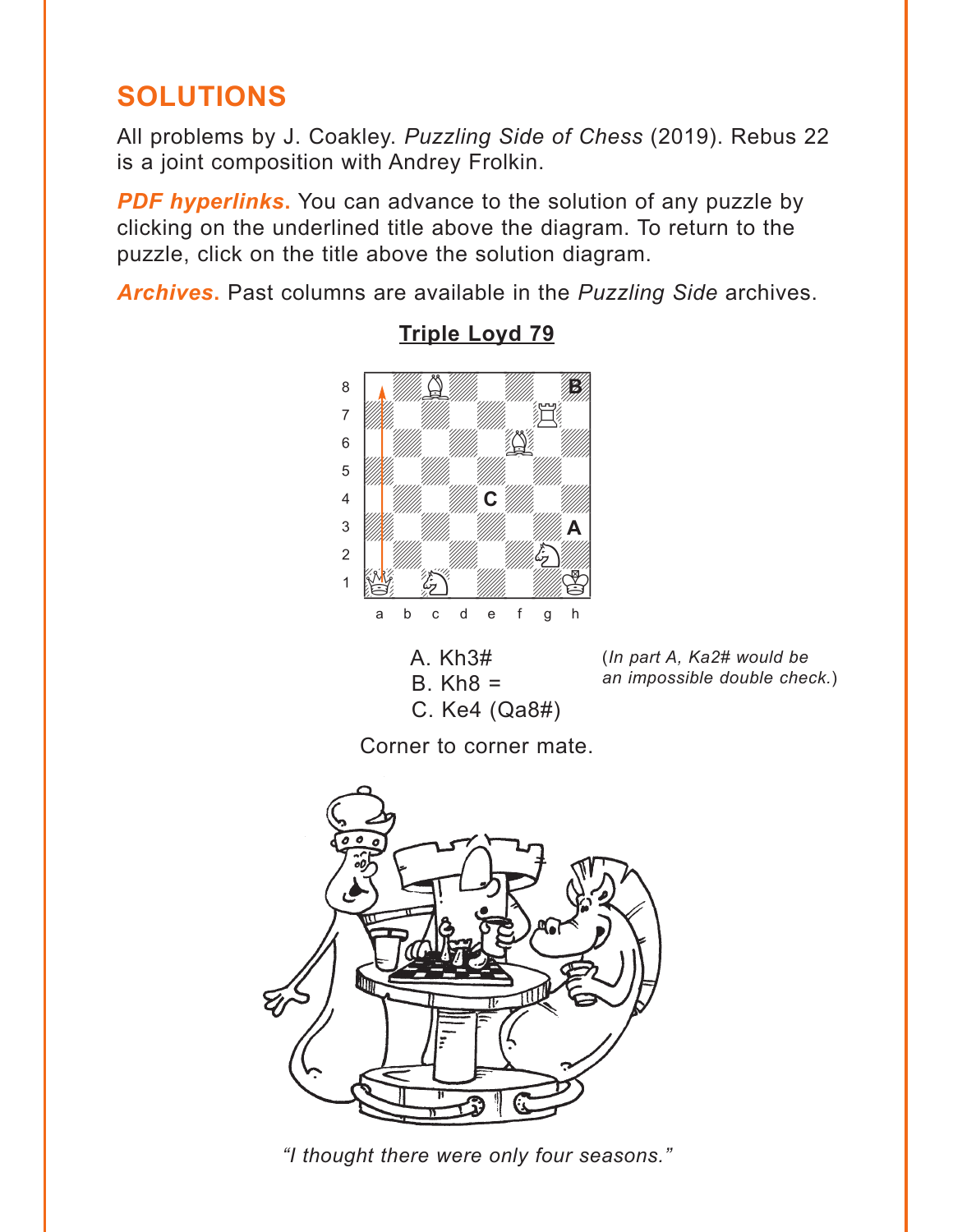<span id="page-8-0"></span>

### **[Inverted Loyd 55](#page-1-0)**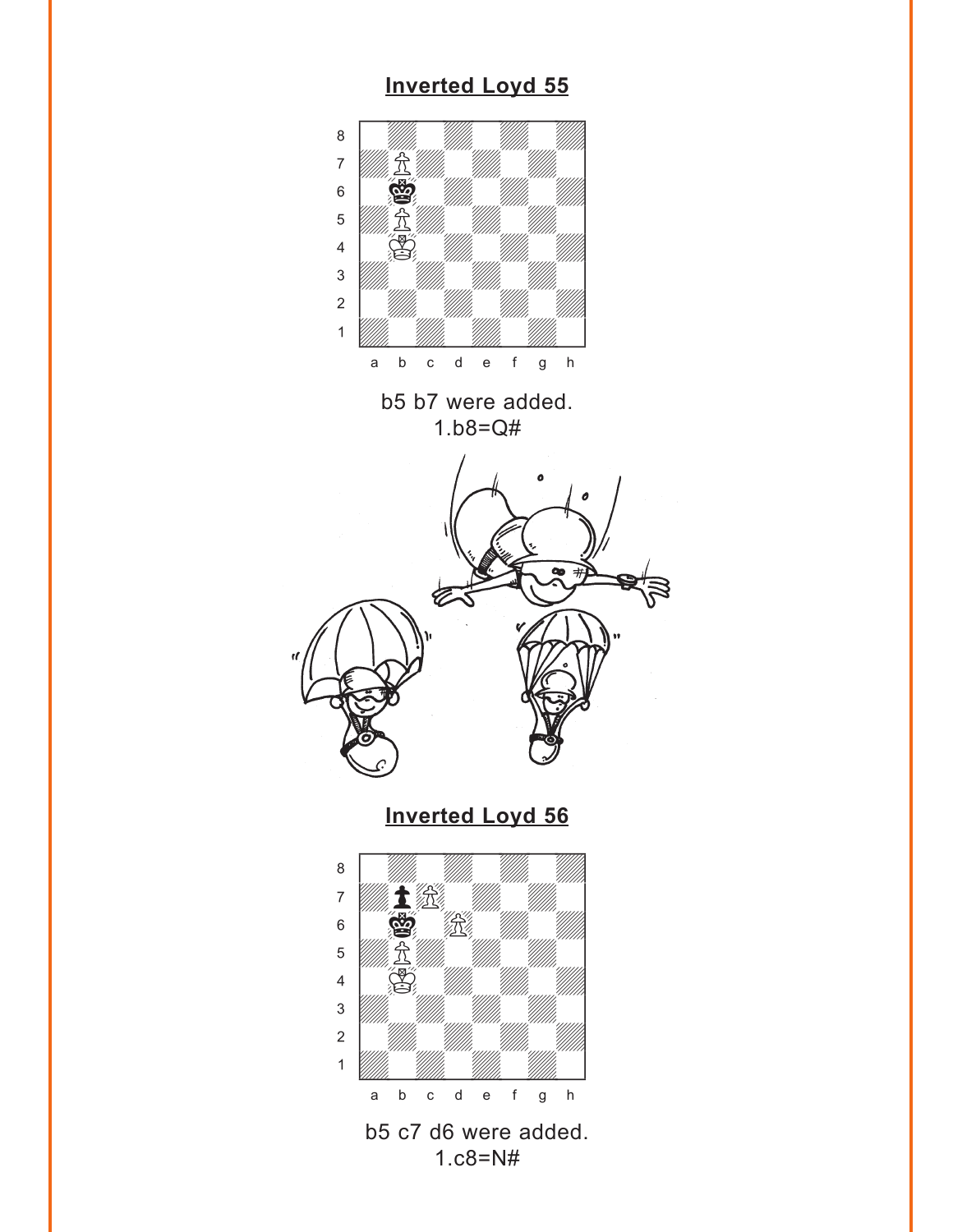<span id="page-9-0"></span>

1.d4 c5 2.dxc5 Nc6 3.Qd6 exd6 4.Nf3 dxc5 5.Ne5 d5

The c-pawn is the e-pawn.



**[Cyclotron 64](#page-3-0)**

Re7→f8 Rf8→g2 Kg2→e7

The white king joins the attack.

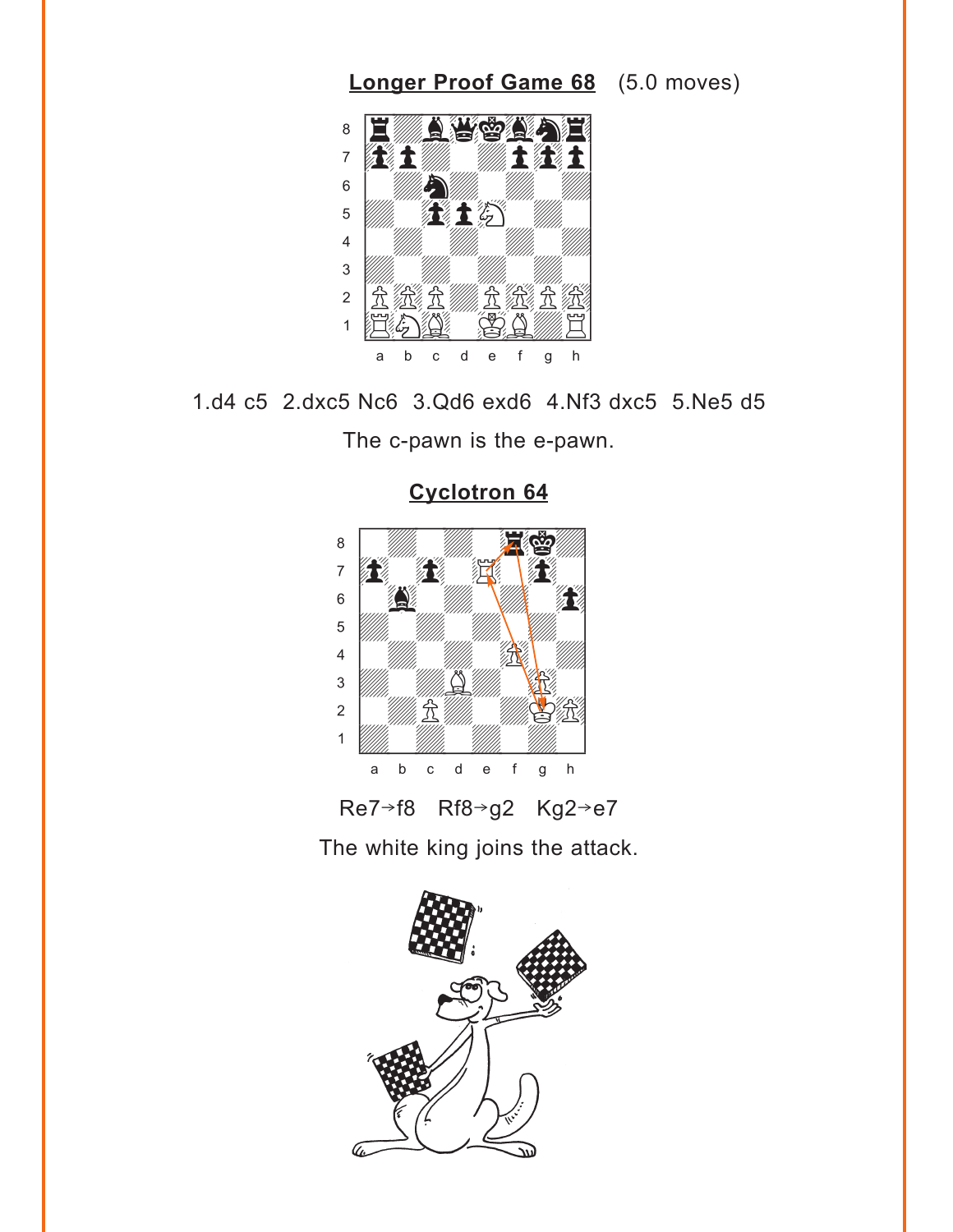### Who's the Goof? 36

<span id="page-10-0"></span>

As might be guessed, the position is illegal because of the black rook inside the white pawn formation. But the logical argument to prove that conclusion is quite complicated and involves a retro-concept known as the "time loop".

The black rook is not a promoted piece because all pawns are still on the board. In order for the rook to escape from its prison on the 8th rank, there had to be a cross-capture of black pawns on a6/b6. Reaching the 1st rank required a cross-capture by white pawns on  $a3/b3$  or  $a3/h3$ .

A survey of material shows that each side is missing a knight and a light-square bishop. Enough pieces to explain two cross-captures. Black is also missing a rook, but with an unmoved bishop on f8, the rook from h8 was necessarily captured earlier in its corner cell.

The black king is also inside the white wall of pawns. His roval entrance was either through b2 (after b3 and before a3 were played) or through  $g2$  (after  $g3$  and before  $h3$ ).

The black king did not enter via the kingside because of the white knight on h1, the white king on e1, and the black rook on g1. If the king came through g2, then the cross-capture of pawns occurred on a3/b3. The white knight had to go to h1 before the advance  $g3$ . This reduces the already limited space within the white wall and makes it impossible for the white king to be on the 1st rank to the left of the black rook, as the rook had to come from the queenside (b-file).

Therefore the black king entered through b2 and the cross-capture of white pawns occurred on g3/h3.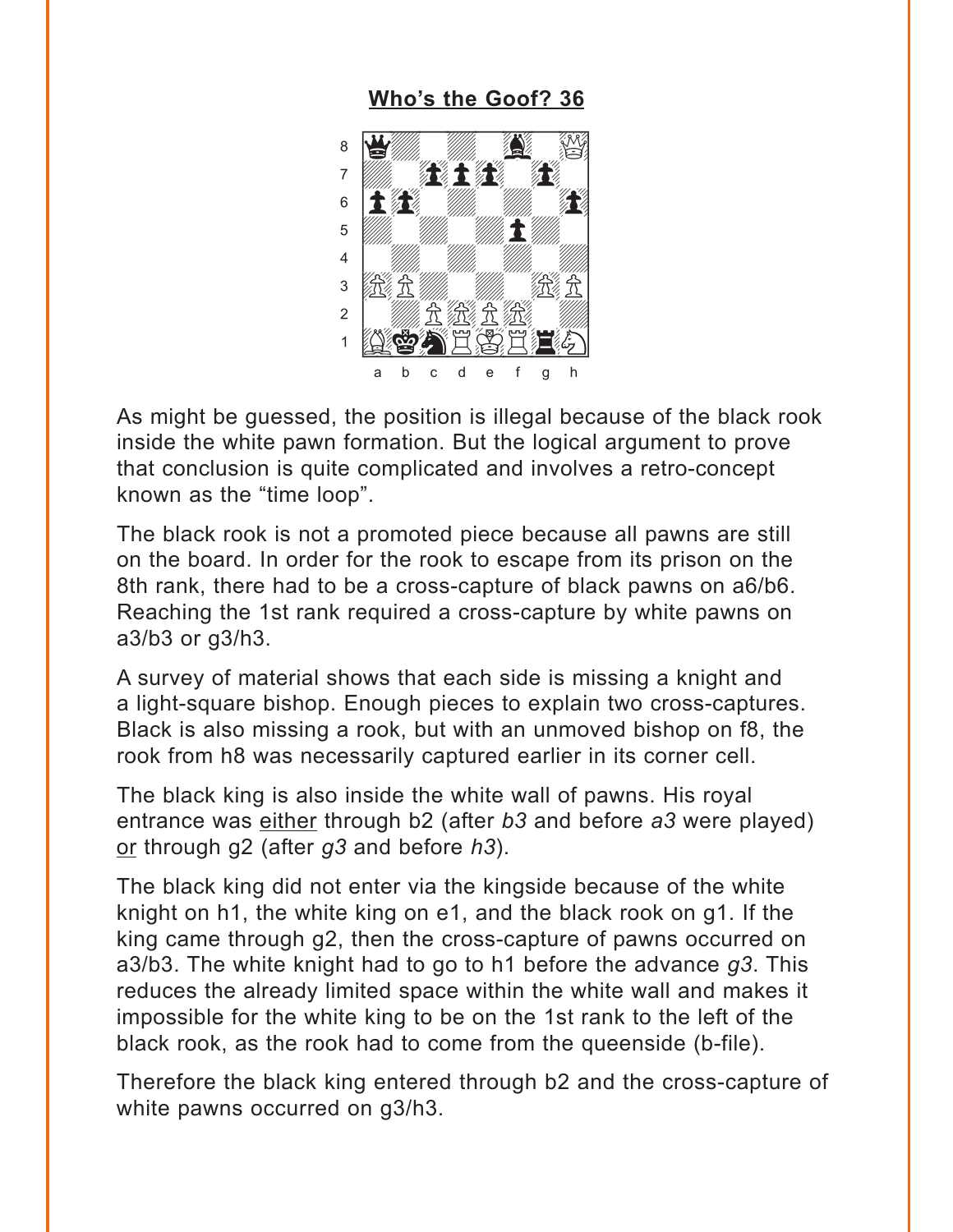*Who's the Goof? 36 continued*





Here is the impossible situation. Cross-captures were made on a6/b6 and g3/h3. Each side is missing a knight and light-square bishop. Apparently this is sufficient to explain the four captures. But appearances are not always what they seem.

Quoting from analysis of a rebus based on the same idea:

*What we are experiencing here is a metaphysical contradiction known as the "time loop". The phenomenon involves the missing light-square bishops. They were necessarily the pieces captured on the light squares a6 and h3. But the white bishop could only escape after the black bishop was captured on h3, and the black bishop could only escape after the white bishop was captured on a6. Neither event could precede or follow the other. It's an amazing universe.*

[*Chessproblems.ca Bulletin 8. Frolkin/Coakley 2016, EE-12 "Hollywood"*]

Case solved. However, like many complicated goofs, the culprit of the crime cannot be pinpointed as precisely as the above proof would indicate. There is often more than one way to lay blame.

For example, it could be argued that the knight on h1 is the goof. If the knight were on h2 instead of h1, then the position is legal, with a white cross-capture on a3/b3.

Or we could just indict the black king because he somehow travelled illegally from g2 to b1.

But whoever the goof is, the underlying logic remains the same.

[*February 2019. Thanks again to German solver Mario Richter for spotting the goof in the goof as it was originally posted. The fix put a knight on h1.* ]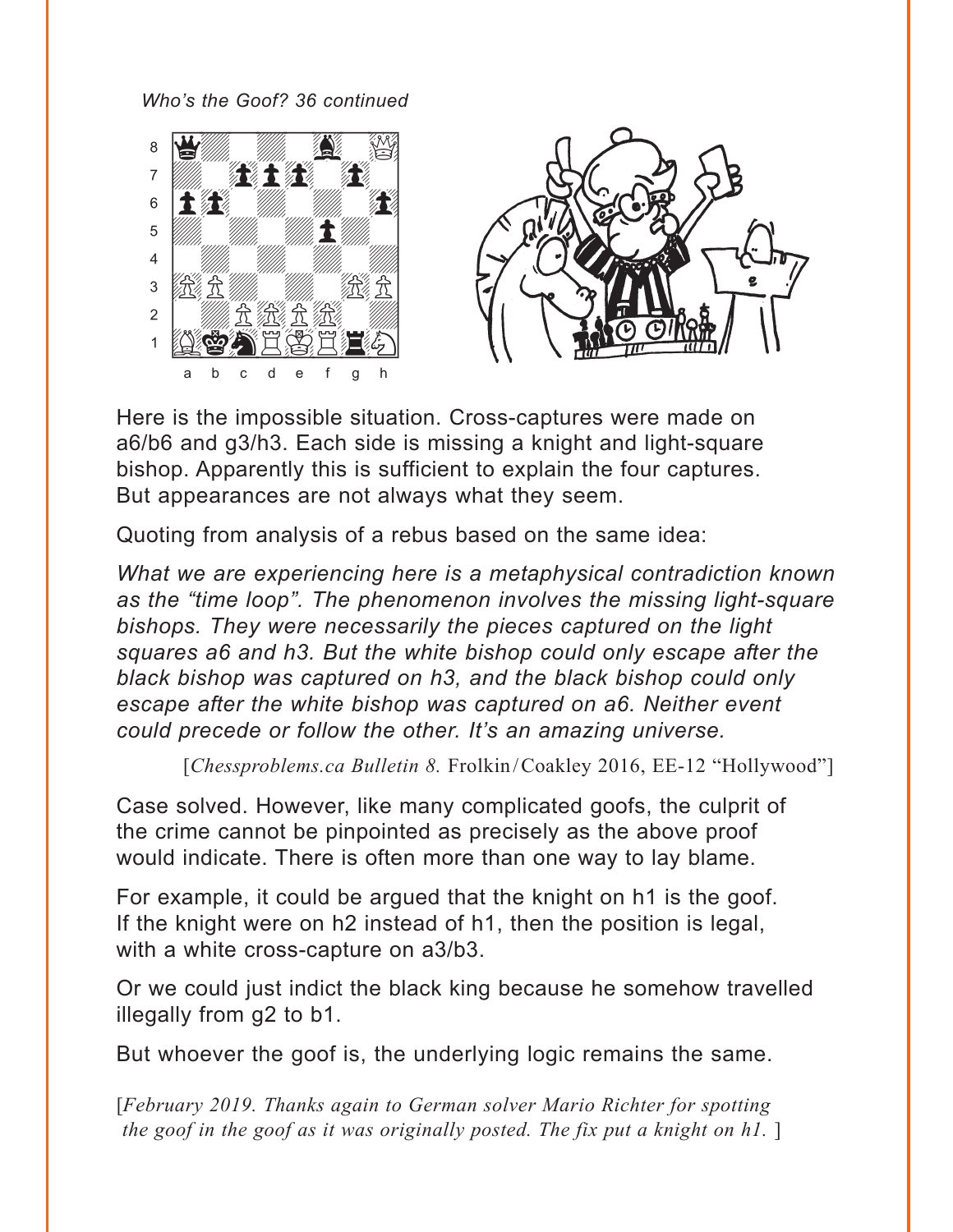#### **[Multi-Wham 45](#page-5-0)**

<span id="page-12-0"></span>Jeff Coakley 2017 *ChessProblems.ca Bulletin 13*



series-mate in 62

The first twelve moves are forced, eliminating the bishop on a6.

1.Kxg1 2.Kh2 3.Kg3 4.Kh4 5.Kg5 6.Kf6 7.Ke7 8.Kd7 9.Kc7 10.Kb6 11.Kxa7 12.Kxa6



On his way back to the 1st rank, the king captures the knight on b7 which guards a5.

13.Kxb7 14.Kc7 15.Kd7 16.Ke7 17.Kf6 18.Kg5 19.Kh4 20.Kg3 21.Kh2 22.Kg1 23.Kf1 24.Kxe1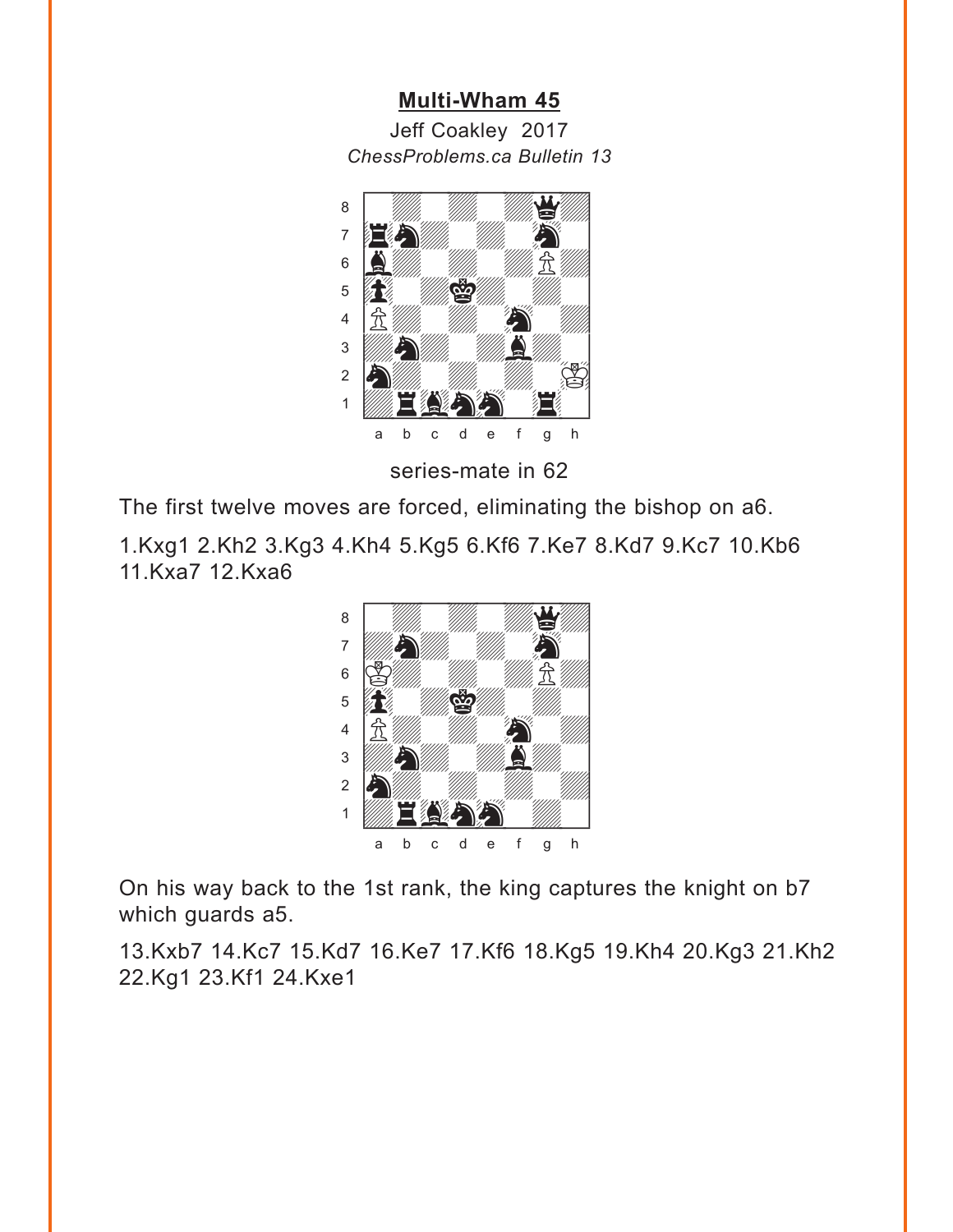

The next roundabout trek removes another defender of a5, the knight on b3.

25.Kf1 26.Kg1 27.Kh2 28.Kg3 29.Kxf3 30.Kg3 31.Kh2 32.Kg1 33.Kf1 34.Ke1 35.Kxd1 36.Kc2 37.Kxb1 38.Kxa2 39.Kxb3



Now White is ready to capture the pawn on a5. The long path there is quicker if the bishop and knight are taken en route.

40.Kc2 41.Kxc1 42.Kd2 43.Ke3 44.Kxf4 45.Kg5 46.Kf6 47.Ke7 48.Kd7 49.Kc7 50.Kb6 51.Kxa5



The final stage requires two promotions to rook.

52.Kb5 53.a5 54.a6 55.a7 56.a8=R 57.Rxg8 58.Rxg7 59.Re7 60.g7 61.g8=R 62.Rd8#



Grotesque full army massacre with ideal mate. An exercise in king control.

#### *Abbreviated solution:*

1.Kxg1 ...11.Kxa7 12.Kxa6 13.Kxb7 ... 24.Kxe1 ... 29.Kxf3 ... 35.Kxd1 ... 37.Kxb1 38.Kxa2 39.Kxb3 ... 41.Kxc1 ... 44.Kxf4 ... 51.Kxa5 52.Kb5 ... 56.a8=R 57.Rxg8 58.Rxg7 59.Re7 ... 61.g8=R 62.Rd8#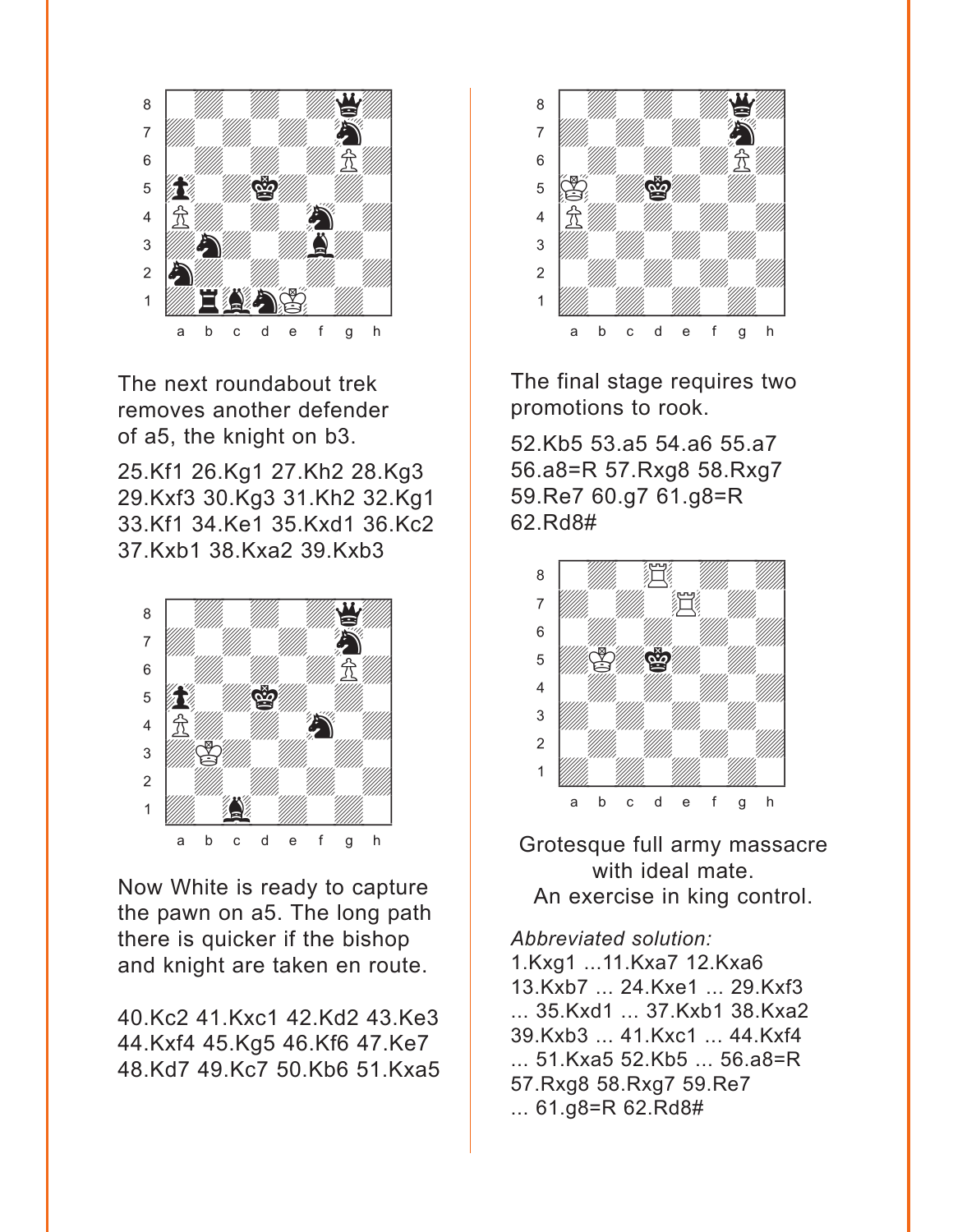**[Rebus 22](#page-6-0)** Andrey Frolkin & Jeff Coakley 2019 *Puzzling Side of Chess* "March Charms"

 $C =$  knight  $H =$ queen  $A = root$  $R =$  king  $M = b$ ishop  $S =$  pawn

caps = black

last move: 1...c7-c8=N+

<span id="page-14-0"></span>



 $S = \hat{\mathbb{A}}$  Only letter not on 1st or 8th rank.

 $\mathscr{B}$  = (HARM) Each has one uppercase, one lowercase.

| $H \neq \circledS$    | If $H = \mathcal{B}$ |                                                  | A $\neq \frac{36}{2}$ (c5+ h8+) Both kings in check.                   |
|-----------------------|----------------------|--------------------------------------------------|------------------------------------------------------------------------|
|                       |                      |                                                  | M $\neq$ $\frac{36}{2}$ (a1+ h4+) Both kings in check.                 |
|                       |                      |                                                  | $(CR) = \frac{M}{Q}$ Check from b6 or d2.                              |
|                       |                      | $A \neq \Xi$ (h8+)                               | Impossible double check.                                               |
|                       |                      | $A \neq \mathcal{Q}$ (c5+)                       | Both kings in check.                                                   |
|                       |                      | $M \neq \Xi$ (a1+)                               | Both kings in check.                                                   |
|                       |                      | $M \neq \overset{\triangle}{\mathfrak{A}}$ (h5+) | Impossible double check.                                               |
|                       |                      | $(AM) = \varnothing$ ?                           | Impossible to assign                                                   |
|                       |                      |                                                  | pieces to both A and M.                                                |
|                       |                      |                                                  | Only one can be $\hat{\mathfrak{D}}$ .                                 |
| $A \neq \bigcircledS$ |                      |                                                  | If $A = \mathbb{S}$ $C \neq \mathbb{S}$ (g1+ h6+) Both kings in check. |
|                       |                      |                                                  | H $\neq \frac{36}{2}$ (a3+ d8+) Both kings in check.                   |
|                       |                      | $(MR) = \frac{M}{Q}$                             | Check from a1 or b6.                                                   |
|                       |                      | $C \neq \mathbb{E}$ (h6+)                        | Impossible multiple check.                                             |
|                       |                      |                                                  | $C \neq \hat{\mathbb{Q}}$ (g1+) Impossible multiple check.             |
|                       |                      | $C = \mathcal{L}$                                |                                                                        |
|                       |                      | $H \neq \mathbb{Q}$ (a3+)                        | Impossible multiple check.                                             |
|                       |                      | $H = \mathbb{E}$ (d8+)                           | Second check. Possible                                                 |
|                       |                      |                                                  | by Rd4-d8++ if M = $\mathbb{Q}$ .                                      |
|                       |                      | $R = \mathbb{Q}$ (b6+)?                          | Impossible third check.                                                |
|                       |                      |                                                  |                                                                        |